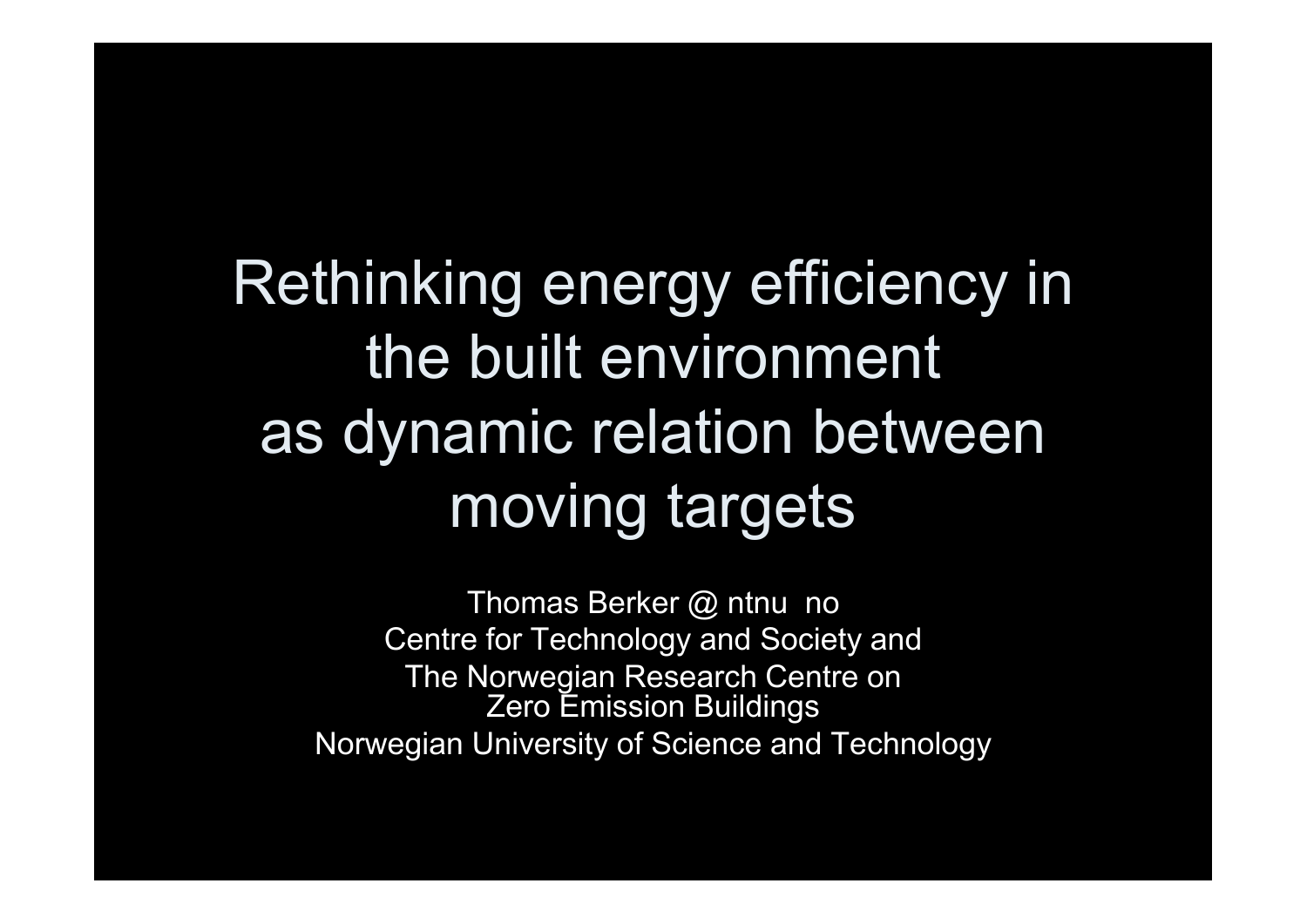### Where we come in:



Ranking of energy efficiency (kWh/m<sup>2</sup>.) versus energy effectiveness (specific energy Figure 4-1: consumption /persons \* time utilization) for office buildings from Enova's building network (Rønning, 2012).

Rønning et al. (2012): Managing Smart in Smart Grid: http://ostfoldforskning.no/uploads/dokumenter/publikasjoner/708.pdf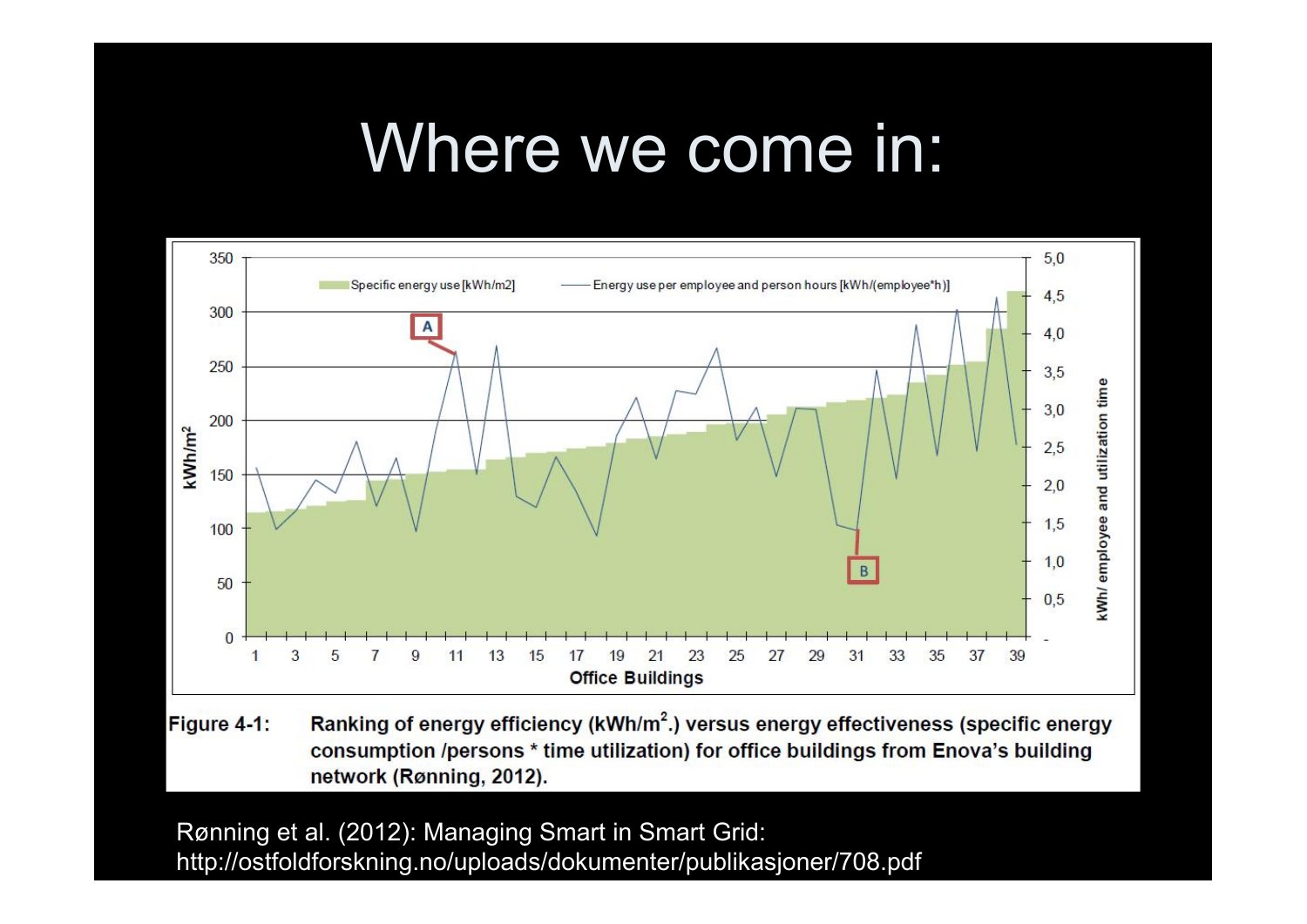# Saving energy - zooming in

|                                                                        |                                                 | <b>Passive House Planning</b>    |                                        |                                       |                                 |                        |
|------------------------------------------------------------------------|-------------------------------------------------|----------------------------------|----------------------------------------|---------------------------------------|---------------------------------|------------------------|
| <b>SPECIFIC</b>                                                        | ANNUAL                                          | HEAT                             |                                        | <b>REQUIREMENT</b>                    |                                 |                        |
| Climate. Frankfurt (Region 12)                                         |                                                 |                                  |                                        | Inter or Temperature                  | 20.0<br>ŀс                      |                        |
| Rillrgiand-of-rerrace Passive House Kranichstein                       |                                                 |                                  |                                        |                                       | Briling Tynalisa geograde House | $/$ DW011in            |
| Locator: Darmstadt-Kranichstein                                        |                                                 |                                  |                                        | Traated Floor Area (TFA)              | 156.0<br>$\cdot$                |                        |
|                                                                        |                                                 |                                  |                                        | Standard Occupancy                    | 4.0                             | <b>Parc</b><br>per mif |
|                                                                        | Area                                            | U Value                          | Temp. factor f                         | G                                     |                                 | Treated                |
| Euilding Element<br>Lempreshura /cma                                   | m.<br>R                                         | excrise)                         | 10 <sup>2</sup>                        | <b>IFF</b> A                          | mine<br>2055                    | Floor Area             |
| i Exterior Wall<br>Ambient<br>Exterior Wall - Ground<br>$\overline{2}$ | $\overline{A}$<br>184<br>B                      | 0.138                            | 0.57                                   | 81.1<br>Ė<br>è<br>$\overline{a}$      |                                 |                        |
| Root/Ceiling - Exterior                                                | $\mathbf{D}$<br>83<br>$\overline{a}$            | 0.108                            | 1.00                                   | ă<br>81.1                             | 727                             |                        |
| * Floor Slab                                                           | B<br>30<br>$\overline{9}$                       | $\mathbf{0}$<br>131              | U.br                                   | z<br>81.1<br>à.                       | 483                             |                        |
| B Windows                                                              | 43<br>$\overline{\mathbf{5}}$<br>$\overline{A}$ | ×<br>$\overline{0}$<br>777       | 1 <sup>0</sup>                         | z<br>81.1<br>×.                       | 2730                            |                        |
| a<br><b>Exterior Door</b>                                              | $\mathbbm{A}$                                   |                                  | 1.00                                   | ż<br>ä                                |                                 |                        |
| 10<br><b>Exterior Thermal Bridge</b>                                   | 9<br>$\overline{\mathbf{A}}$<br>116             | ż<br>$-0$<br>030                 | ś<br>100                               | ż<br>ä,<br>81.1                       | .272                            |                        |
| <sup>11</sup> Perimeter Thermal Bridge                                 | $\overline{P}$                                  |                                  | 0.57                                   |                                       |                                 |                        |
| Ground Thermal Bridge (1)<br>12                                        | $\overline{B}$<br>TT.<br>$\overline{A}$         | $\alpha$ .<br>0.61               | 0.57                                   | R1<br>÷<br>$\overline{1}$             | 35                              |                        |
| Total of all building providige areas:<br>Transmission Heat Losses Q.  | 3521                                            |                                  |                                        | Tulul                                 | <b>S7F4</b>                     | WAV.rist<br>58.9       |
|                                                                        |                                                 |                                  |                                        |                                       |                                 |                        |
|                                                                        |                                                 |                                  | Anta<br>er <sup>3</sup>                | Room Height<br>$\mathbf{a}$           | or <sup>x</sup>                 |                        |
| <b>Ventilation System:</b>                                             | Effective Air Volume Vasa                       |                                  | 156.0                                  | $\blacksquare$<br>2.50                | 397.0                           |                        |
| Actual Estimology                                                      | 813<br>and.                                     |                                  |                                        |                                       |                                 |                        |
| of Hoat Pompyon<br>Efficiency of Subset Heat Exchanger                 |                                                 |                                  |                                        |                                       |                                 |                        |
|                                                                        | 33%<br>Фик                                      | $n_{visite}$<br>'n               | <b>This</b>                            | FV.Res<br>1/2                         | 1.35                            |                        |
|                                                                        | Energetizally Effective Air Exchange in,        | 0.500                            | 1.87<br>и                              | H<br>0.019<br>÷                       | 0.058                           |                        |
|                                                                        | Vu                                              | $\gamma_{\rm J}$                 | Cos-                                   | G,                                    |                                 |                        |
|                                                                        | ni                                              | $\Delta$                         | We An FC                               | 1956                                  | meno                            | W/M(n/o)               |
| Ventilation Heat Losses Q <sub>v</sub>                                 | 39C                                             | 0.058                            | 0.33                                   | 81.1                                  | 600                             | 3.9                    |
|                                                                        |                                                 |                                  |                                        | Reduction Facto                       |                                 |                        |
|                                                                        |                                                 | 0r                               | Gv.                                    | Nicht/Weekend                         |                                 |                        |
|                                                                        |                                                 |                                  |                                        |                                       |                                 |                        |
|                                                                        |                                                 | MAN                              | KAF/a                                  | Esving                                | mento                           | WACn <sup>3</sup> o)   |
| <b>Total Heat Losses Q</b>                                             |                                                 | 5734                             | 603                                    | 1 <sub>0</sub>                        | 33E9                            | 40.8                   |
| Orientation                                                            | Reduction Factor                                | g-Value                          | Álea                                   | <b>Global Radiation</b>               |                                 |                        |
| of the Area                                                            | opp Windows                                     | (perp. recletion)                |                                        | Hoating Poriod                        |                                 |                        |
|                                                                        |                                                 |                                  | or*                                    | kmzutnihat                            | even                            |                        |
| 1 Cast<br>$\overline{a}$                                               | 40<br>θ.                                        | 0 <sub>0</sub><br>$\alpha$       | 0.00                                   | 256<br>i.                             | $\theta$                        |                        |
| South<br>3 West                                                        | ο.<br>44<br>$\Omega$<br>41                      | 50<br>$\Omega$<br>$\Omega$<br>50 | 30<br>42<br>$\gamma$<br>0 <sub>0</sub> | 406<br>i.<br>×<br>259<br>Ξ            | 2701<br>105                     |                        |
| * North                                                                | 0.45                                            | Ÿ,<br>50<br>$\mathbf{0}$         | 11 04                                  | $\lambda$<br>161<br>E                 | 397                             |                        |
| · Horizontal                                                           | 0.10                                            | $\mathbf{U}$<br>00               | 0.00                                   | 396                                   | $\bf{0}$                        |                        |
|                                                                        |                                                 |                                  |                                        |                                       |                                 | Williams               |
| Gross Solar Heat Gains Qs                                              |                                                 |                                  |                                        | Total                                 | 32C3                            | 20.5                   |
|                                                                        |                                                 |                                  |                                        |                                       |                                 |                        |
|                                                                        | klud                                            | <b>Heating Pariad</b><br>d/s     | Specif. Power a.<br><b>Video</b>       | $\mathbb{A}_{T^*\mathbb{A}}$<br>шů    | own                             | Wildfield              |
| Internal Heat Sources Q                                                | n n 24                                          | 226                              | 2.10                                   | 156 F<br>Ξ                            | 1777                            | 114                    |
|                                                                        |                                                 |                                  |                                        |                                       |                                 |                        |
|                                                                        |                                                 |                                  |                                        |                                       | come                            | <b>WeVnrai</b>         |
|                                                                        |                                                 | Free Heat Qr                     |                                        | $Q_8 + Q_1 =$                         | 4980                            | 51.8                   |
|                                                                        |                                                 |                                  |                                        |                                       |                                 |                        |
|                                                                        |                                                 | Ratio of Free, Heat to Losses    |                                        | $\Omega_{\rm F}$ / $\Omega_{\rm L}$ = | 0.78                            |                        |
| Utilization Hactor Hest Gaine the                                      |                                                 | T.                               |                                        |                                       | Mz%                             |                        |
|                                                                        |                                                 |                                  | $1 Q_1 / Q_1 f$ ; $1$ (1)              | $(Q_{1} / Q_{1})^{6}$ ) -             | <b>AMA</b> da                   | W/M/n <sup>2</sup> a)  |
| <b>Heat Gains Qc</b>                                                   |                                                 |                                  |                                        |                                       | 45FR                            | 59.3                   |
|                                                                        |                                                 |                                  |                                        | $\eta_0$ = $\Omega_t$ =               |                                 |                        |
|                                                                        |                                                 |                                  |                                        |                                       | asee                            | Wih(n <sup>2</sup> a)  |
| Annual Heat Requirement Q <sub>u</sub>                                 |                                                 |                                  |                                        | $\Omega_{\rm L} = \Omega_{\rm C} =$   | 1801                            | 12                     |
|                                                                        |                                                 |                                  |                                        |                                       |                                 |                        |
|                                                                        |                                                 | KAM-Am <sup>3</sup> a)           |                                        |                                       | (YearNo)                        |                        |
|                                                                        | Limit                                           | 15                               |                                        | Requirement met?                      | Yes                             |                        |



http://www.passivhaustagung.de/Passive\_House\_E/PHPP\_sheet\_annual\_Balance.png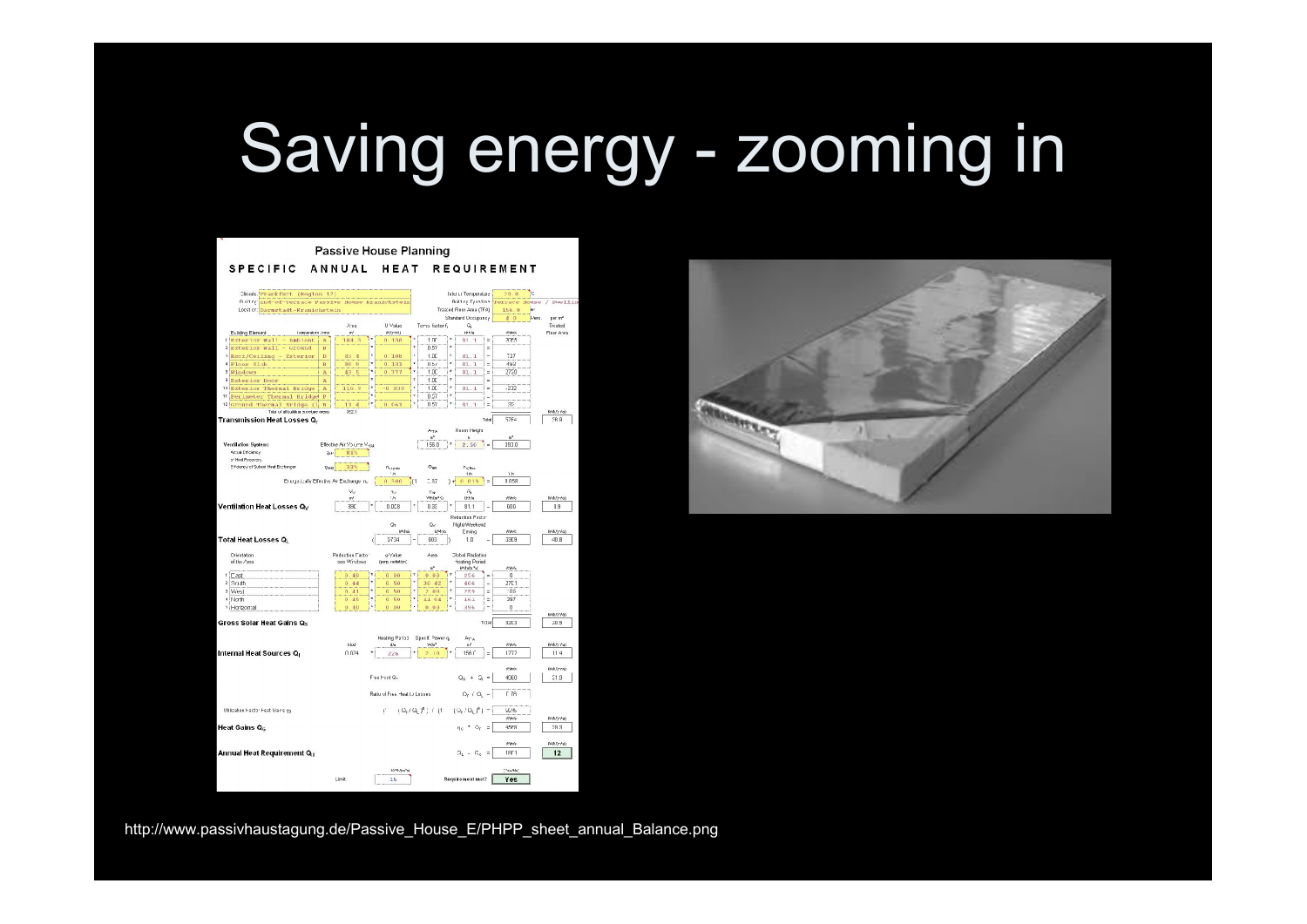# Saving energy - zooming out



http://www.spiegel.de/international/europe/bild-743616-87143.html



http://www.garvindirect.com/2010/06/european-supergrid-sets-high.html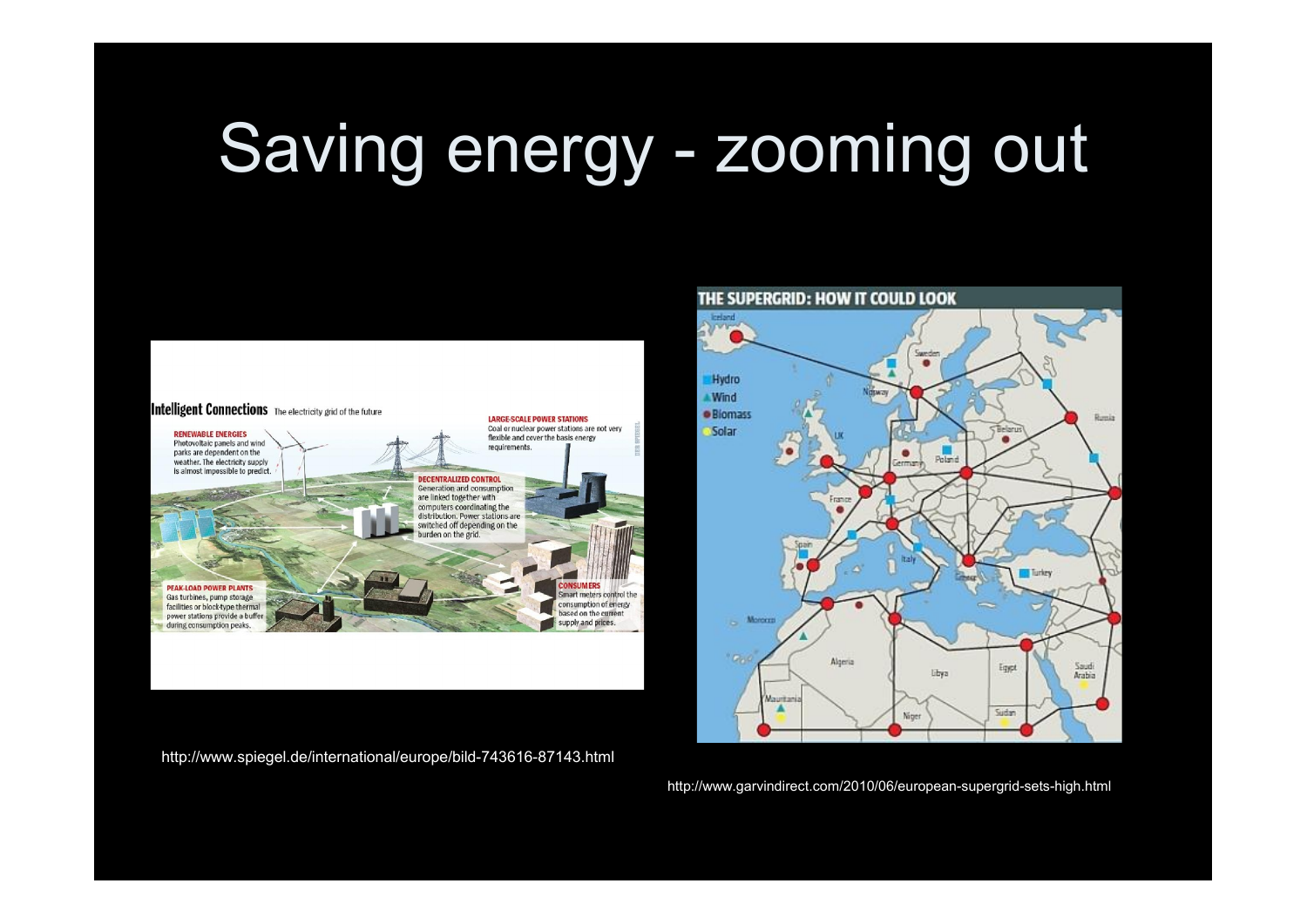# Saving energy - Social science approaches

- Zooming in: Qualitative studies of energy use, e.g. "Energy comes home" (Aune 2007)
- Zooming out: Research on aggregated actors and structures, eg.: socio-technical innovation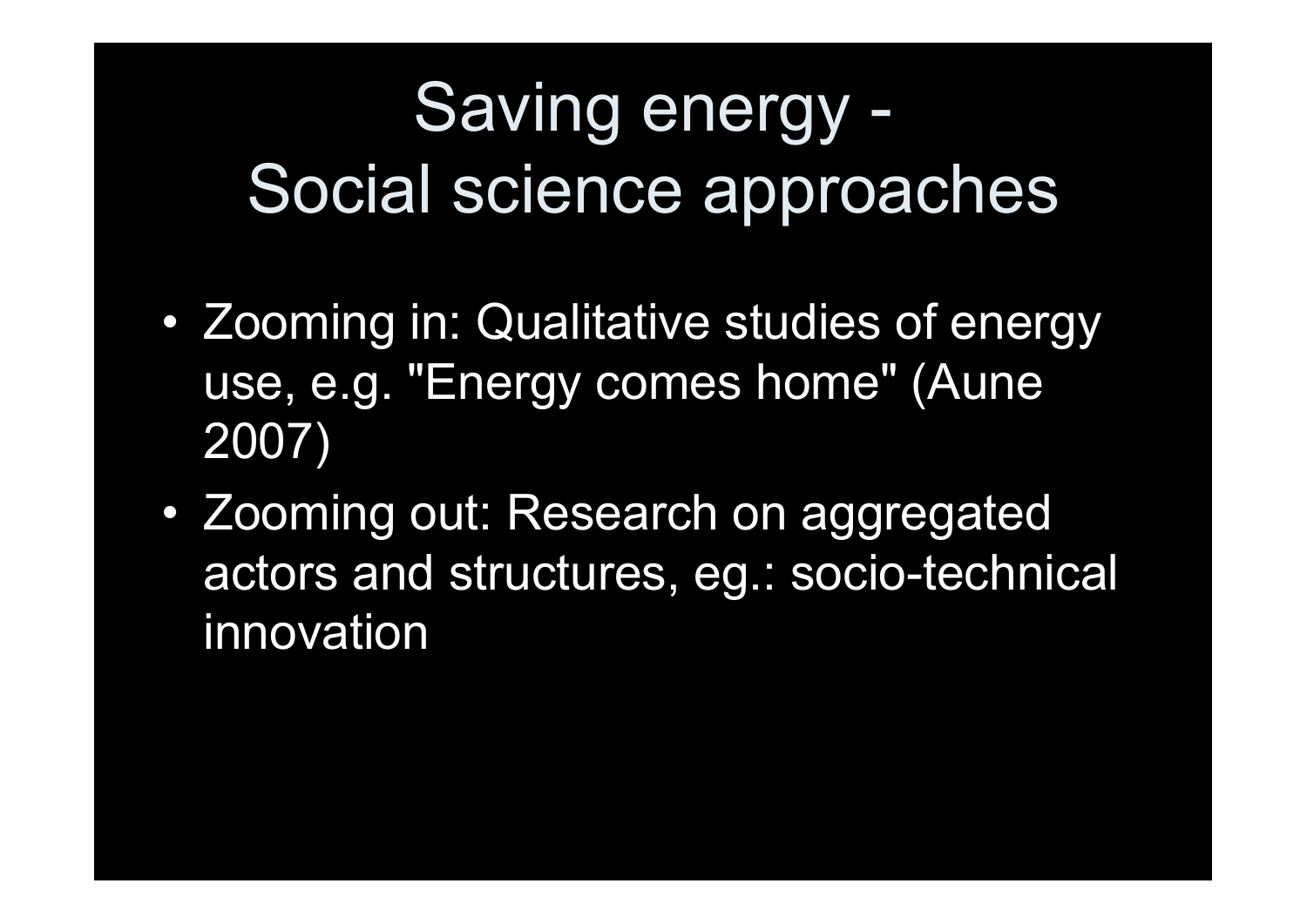### **Practices**

- Zooming in: Practice as performance (mostly studied through interviews/observations)
- Zooming out: Practice as entity (mostly through historical studies of everyday life)
- Connected in the duality of structure (Giddens)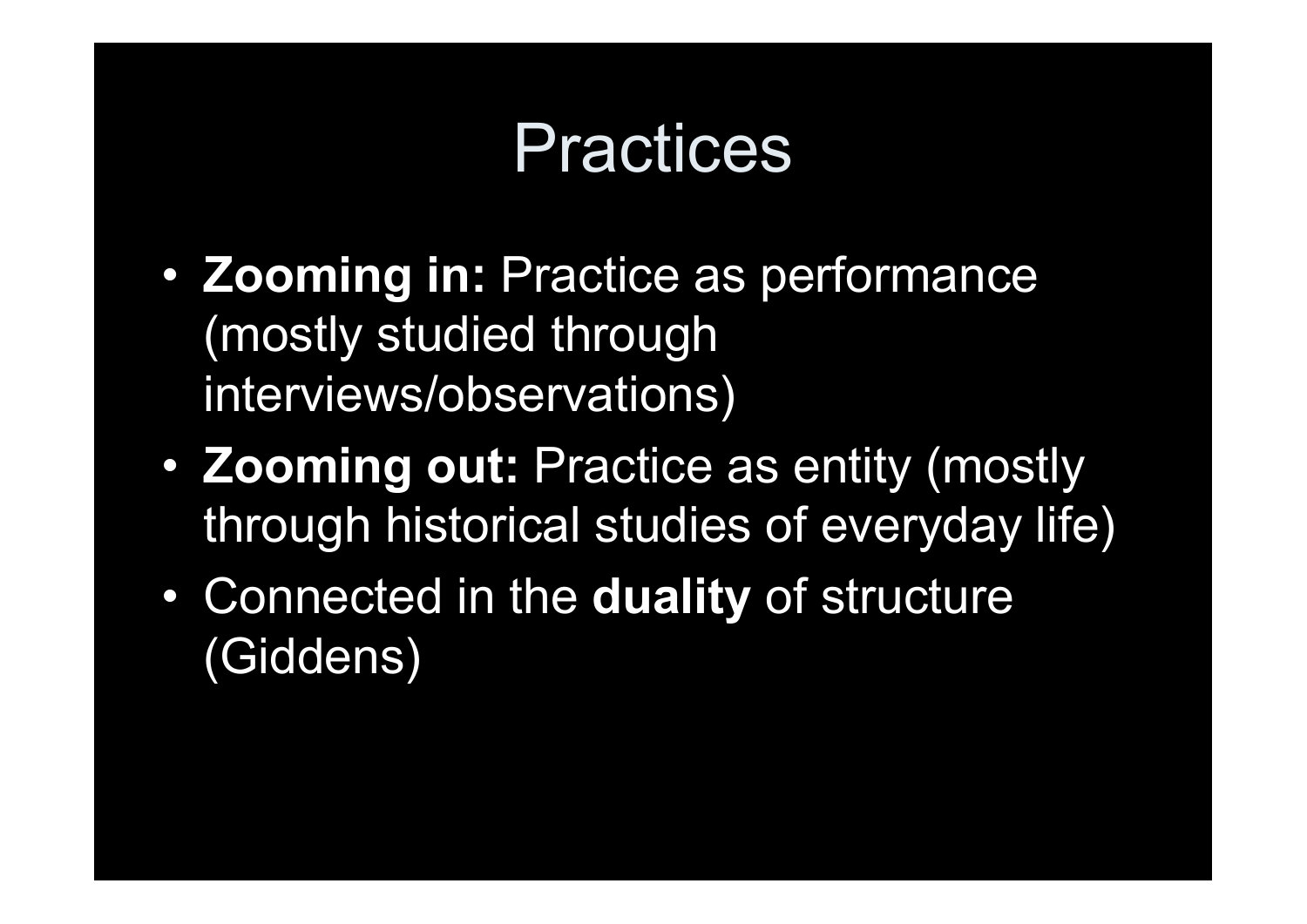#### Socio-technical transitions

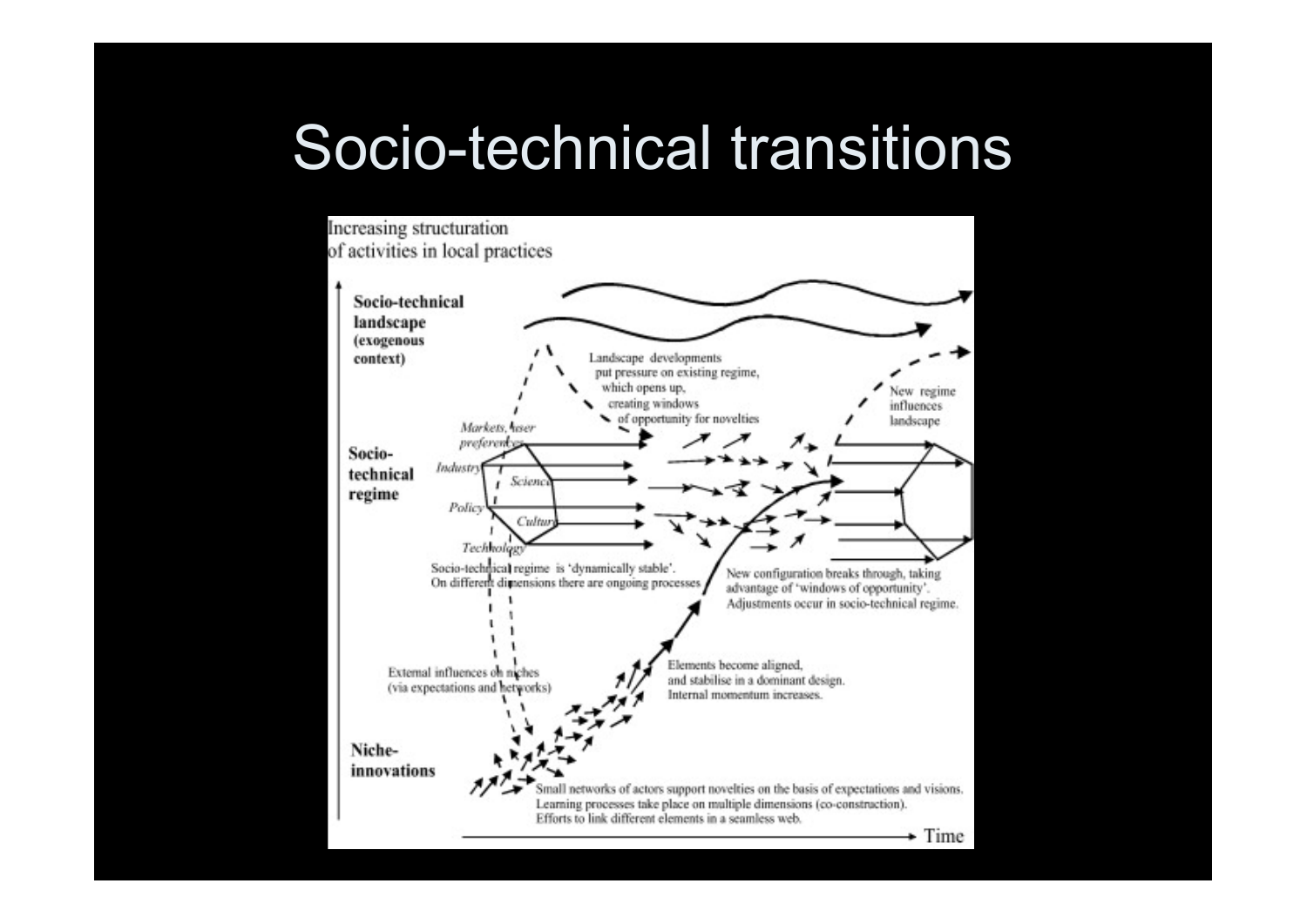# Two additional proposals inspired (among others) by ANT

- meticulously and continuously (re)creating productive connections between the dynamic and heterogeneous elements that make up the built environment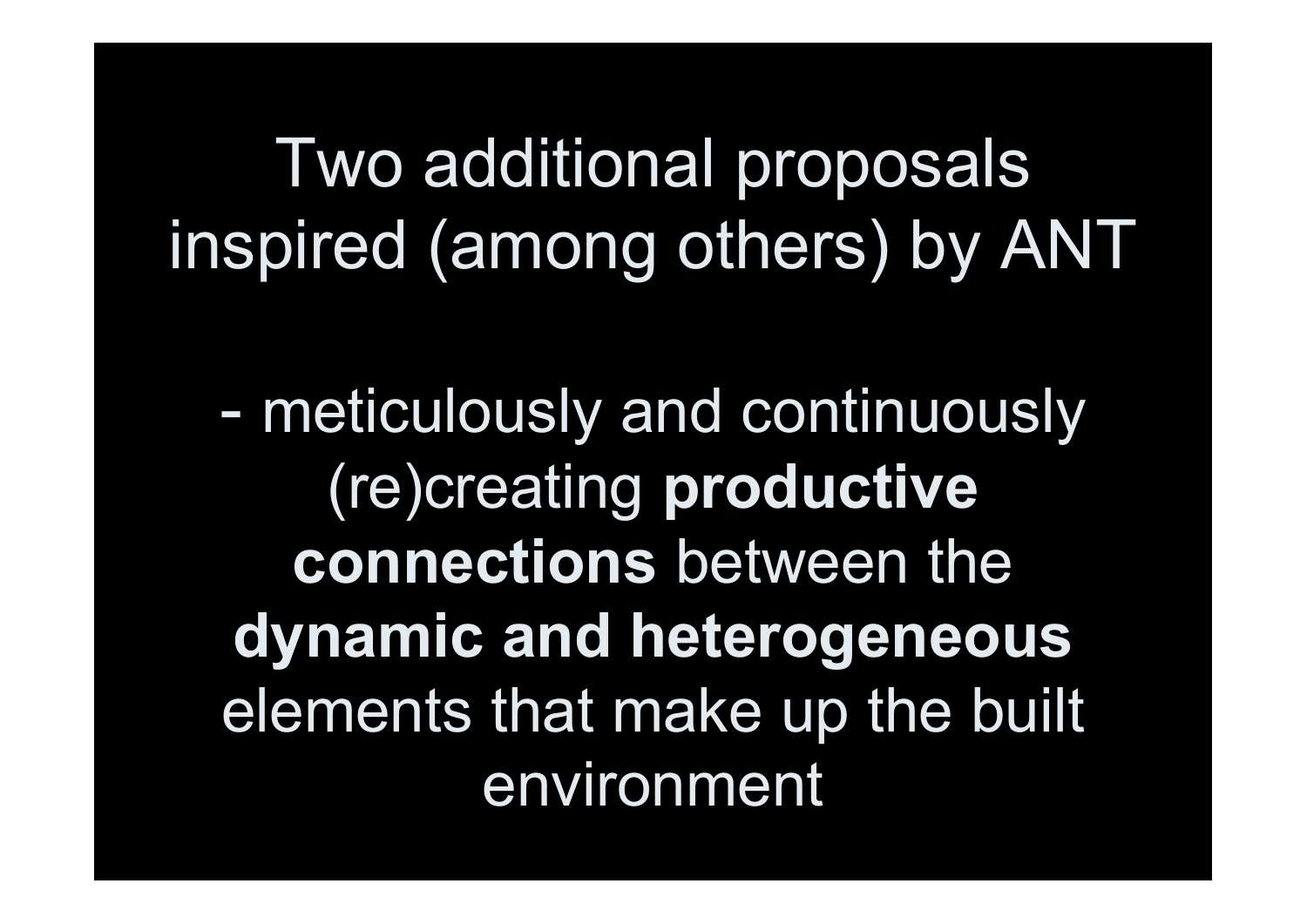# 1) Maintenance instead of innovation

- Refurbishment as the new frontier
	- zooming in: exchanging components
	- zooming out: connecting in new ways
- From "Mr. Wolf" to continuous tuning and fine-tuning of existing buildings = Maintenance

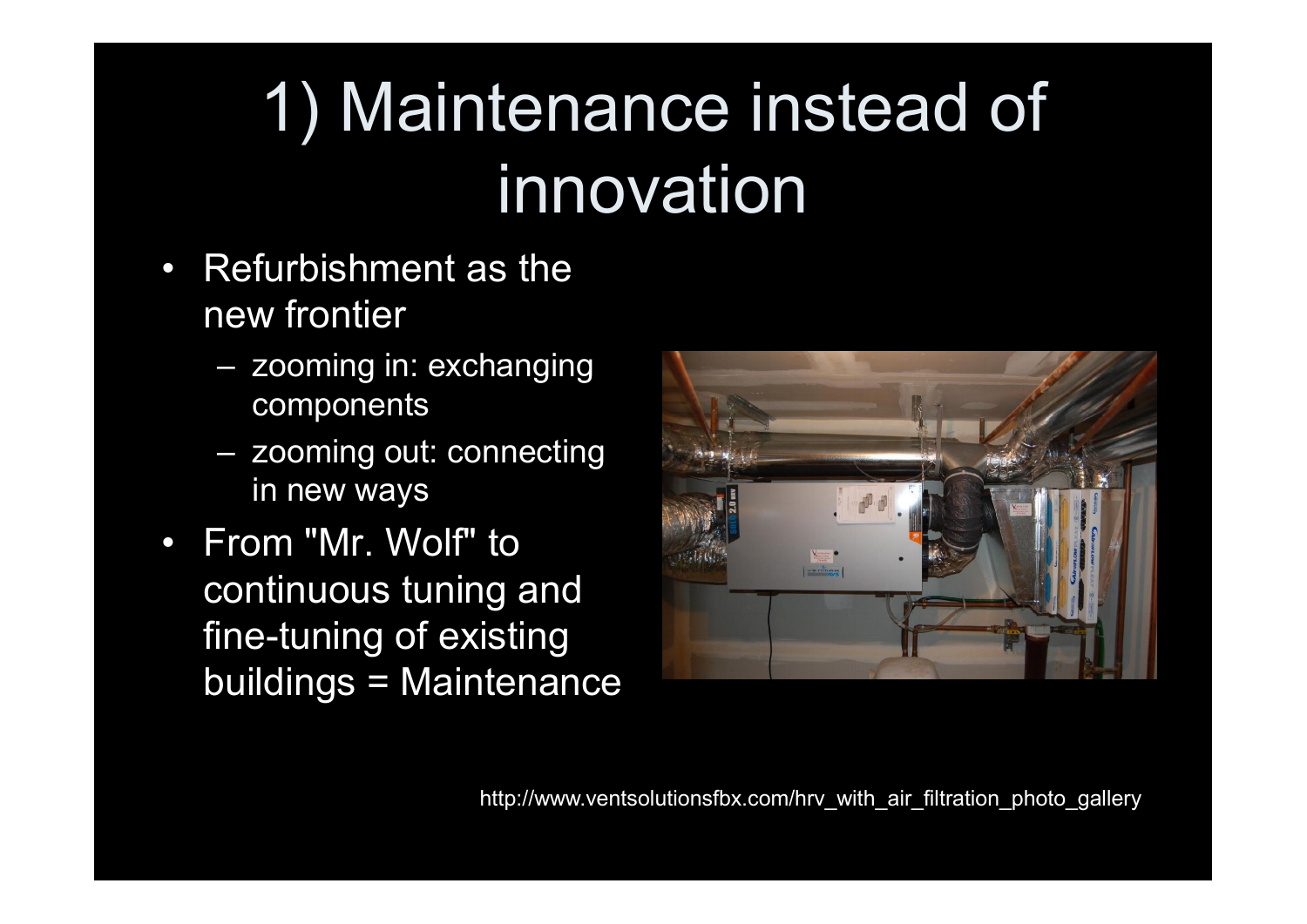## 2) Transforming intermediaries into mediators

- Rethinking the building envelope as flexible layer (Goia 2013)
- And then there was the janitor (Aune et al. 2009)

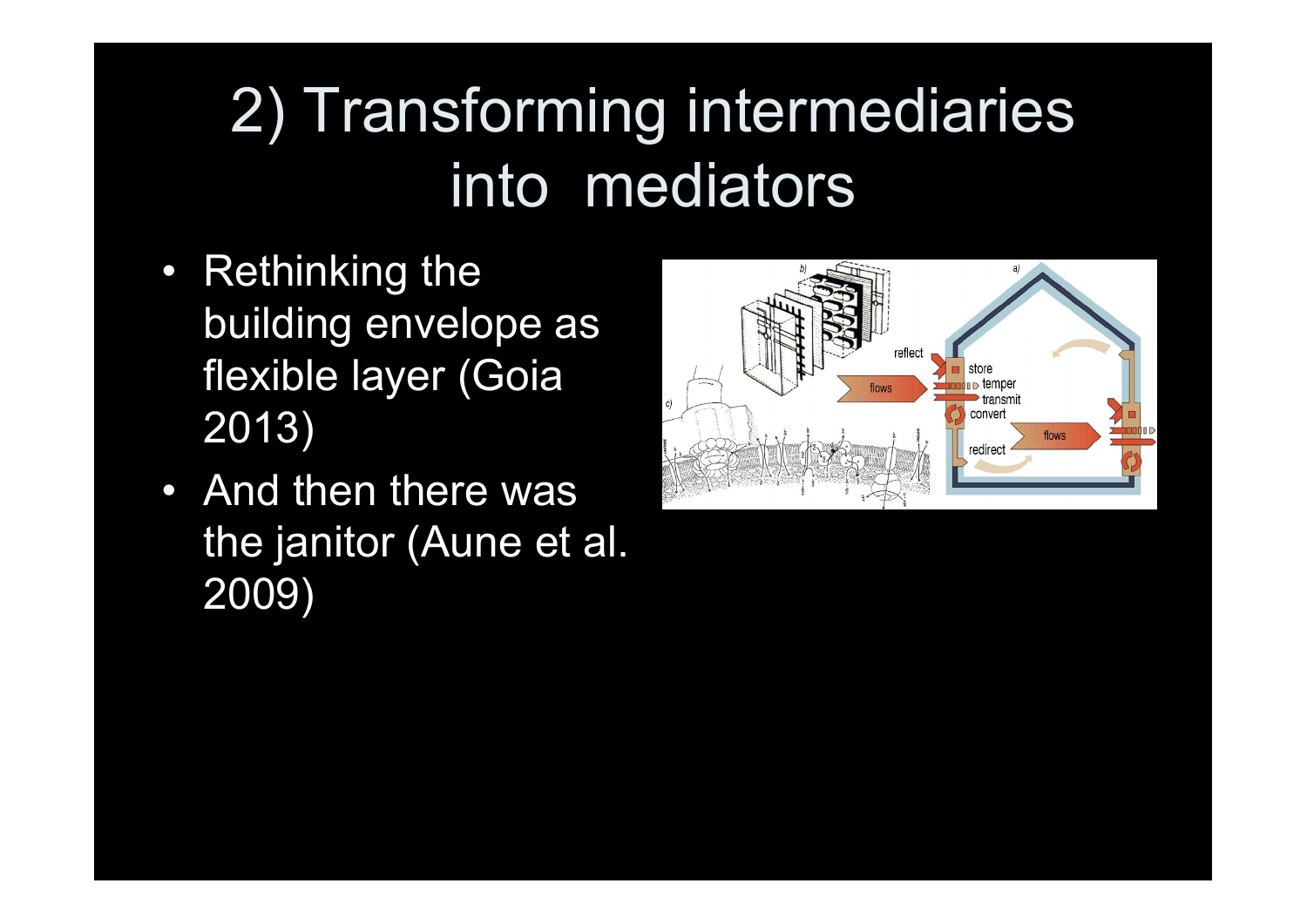## Finding dialogue partners within Science & Techology

- Zooming in-dialogues
- Zooming out-dialogues
- Mediator-dialogues
- Maintenance-dialogues
- More?